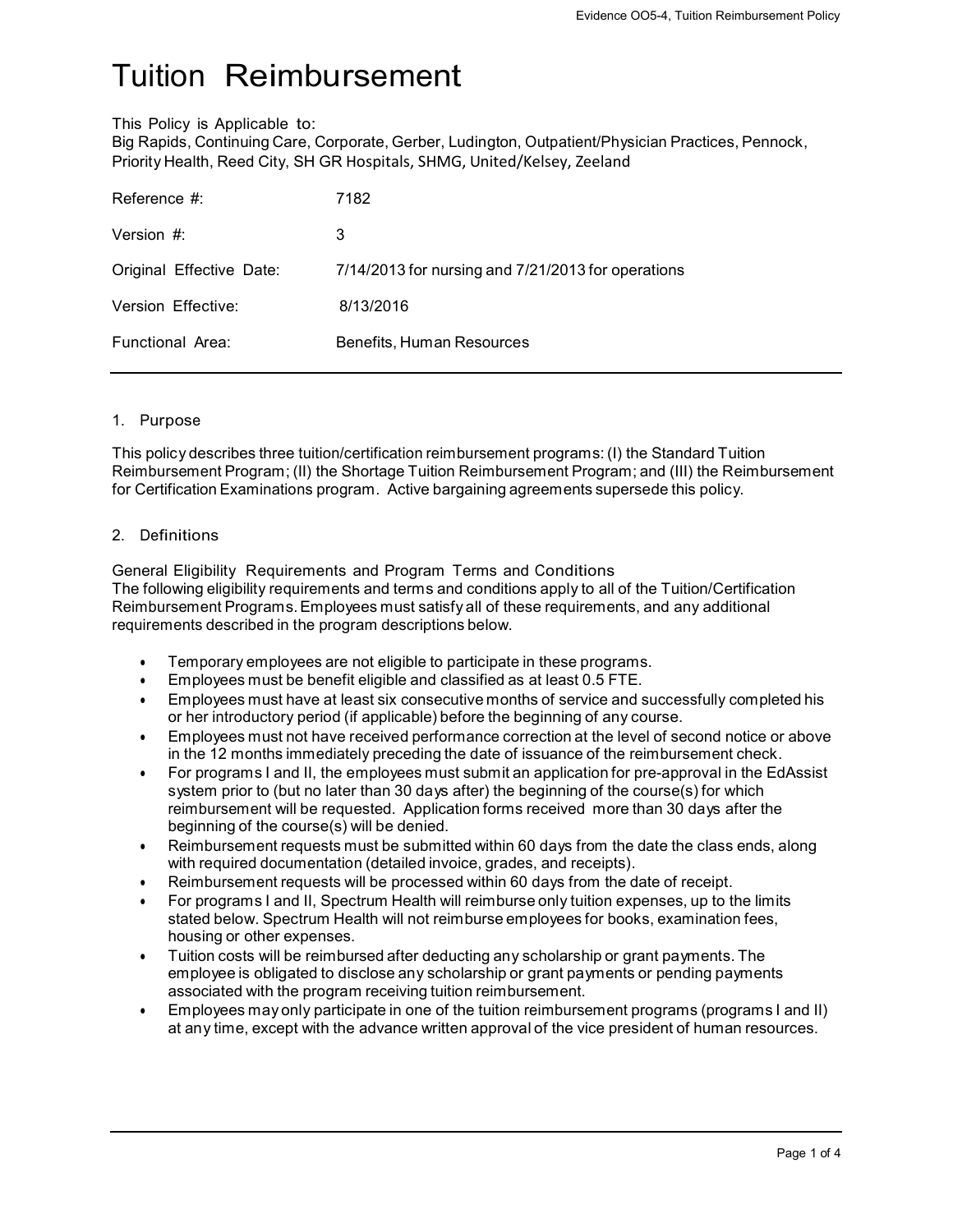

Employees may participate in the Reimbursement for Certification Examinations program (program III) while participating in one of the tuition reimbursement programs.

- Educational classes must be taken through an accredited and Spectrum Health approved educational institution. Certifications must be obtained from a reputable professional organization.
- Spectrum Health reserves the right to accept or reject academic or professional certification programs and limit the educational or professional institutions/organizations eligible for reimbursement. Spectrum Health also reserves the right to limit the number/type of degrees or certifications reimbursable under these programs.
- Employees must be employed and actively at work in a 0.5 FTE classification or higher or on an approved leave of absence (12 weeks maximum) while taking the course(s) for which reimbursement is requested (for programs I and II) and through the time of issuance of the reimbursement check (for Programs I, II, and III).
- While enrolled in an approved program, employees may transfer to different departments; however, they must continue to satisfy all eligibility requirements through the date of issuance of the reimbursement check.
- Tuition Reimbursement above \$5,250 per calendar year is taxable income and will be subject to applicable withholding.

## Eligibility Determination

Employees are required to consult with the human resources department before applying for reimbursement under any of these programs, and before scheduling classes, to determine if eligibility requirements have been satisfied.

3. Compliance

Managers must notify Human Resources of any change in employment status that affects an employee's eligibility for benefits.

This policy applies to all Spectrum Health employees. If this policy directly conflicts with the provisions of an applicable collective bargaining agreement, the negotiated provision in the collective bargaining agreement will control for covered members.

## 4. Policy

## 4.1. STANDARD TUITION REIMBURSEMENT PROGRAM

Program Outline – Tuition Reimbursement – Pursuing Educational Degree

- Employee must be pursuing a degree listed on the organizational related degree list or in an identified eligible shortage program.
- Employee must provide written verification of acceptance/admission into an approved academic program.
- Employee must attain a grade of "C" or better in the course.
- Spectrum Health will reimburse 100% of the employee's tuition expenses, up to a maximum of \$3000 per calendar year for undergraduate, graduate and certification programs (under I.C below) combined.
- Approved doctoral degrees are eligible for reimbursement under this program with executive approval.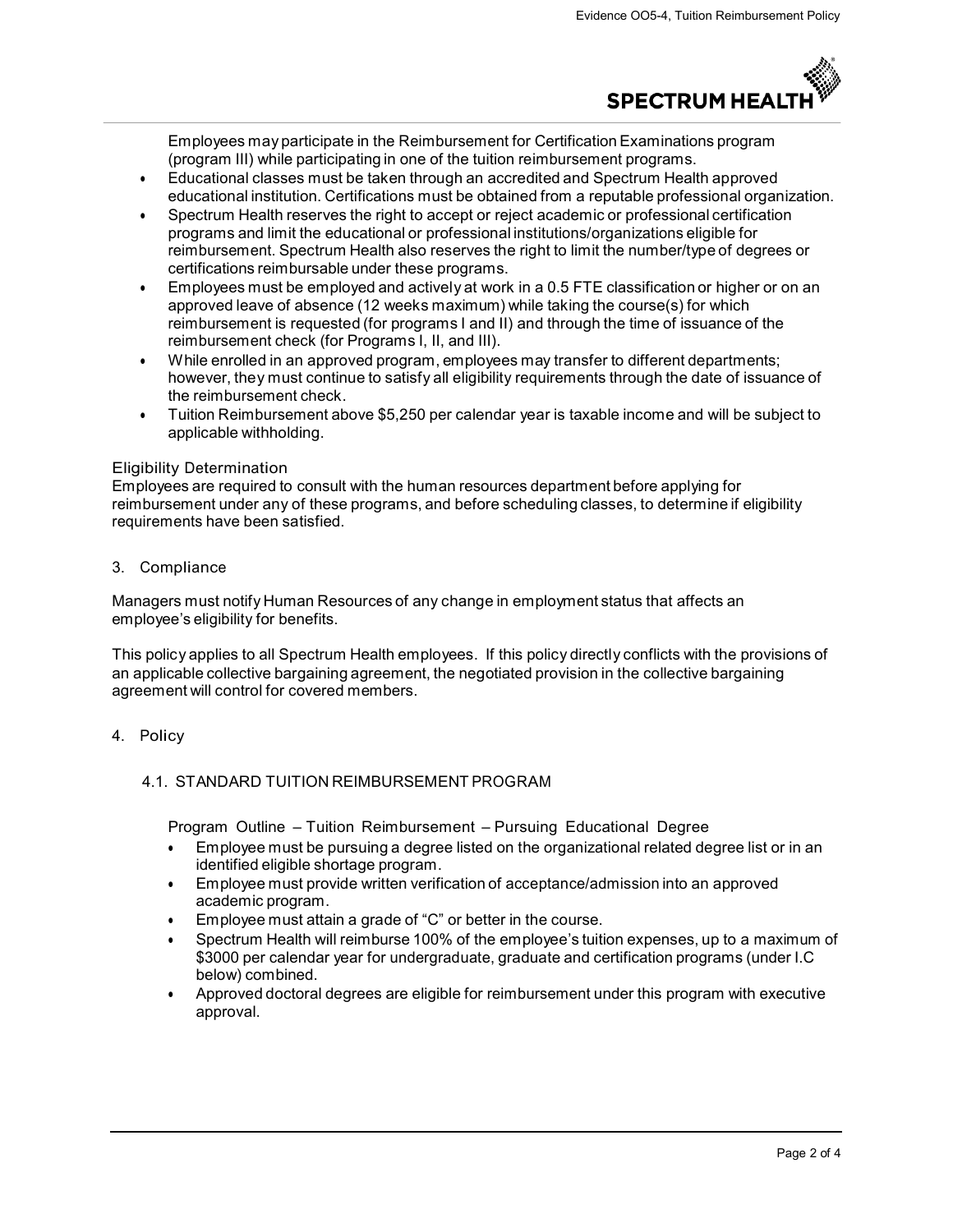

Eligible Degrees

- Human Resources determines tuition eligible organizational related degrees.
- A list of approved organizational related degrees is located on InSite.

#### Exams for Licensure/Registry/Certifications

Employees must take examinations for any required licenses/registrations/certifications as soon as possible after graduation. Employees who fail the examination may be allowed one additional attempt with management approval, provided a position is available in the department. Employees must take the examination the next time it is offered. If an employee fails on the second attempt, s/he will be required to repay Spectrum Health for any reimbursed tuition costs.

#### 4.2. SHORTAGE TUITION REIMBURSEMENT PROGRAM

#### Additional Eligibility Requirements

Employee must be pursuing a degree in an identified eligible shortage program.

#### Program Outline

- The employee must enter into a contractual arrangement with Spectrum Health, agreeing to work for a period of three years following graduation from the program at a classification of at least .5 FTE over the duration of the entire three-year period. If the employee does not satisfy his/her contractual obligations, s/he will be required to repay Spectrum Health for all reimbursed tuition costs.
- Spectrum Health will reimburse employees up to a maximum of \$5,000 per calendar year for approved undergraduate programs and \$7,500 for approved graduate and doctoral programs.
- Approved doctoral degrees are eligible for reimbursement under this program with executive approval.

## Eligible Shortage Positions

- Human Resources determines eligible shortage positions. Employees who enter a program for a shortage position and sign the contractual agreement are allowed to finish the program under the agreement even if the position is no longer considered shortage in subsequent years. If there are no available positions at Spectrum Health when the employee graduates, or if Spectrum Health does not select the staff member for an available position, the repayment provisions may be waived.
- A list of identified shortage positions is located on InSite.

#### Exams for Licensure/Registry/Certifications

Employees must take examinations for any required licenses/registrations/ certifications as soon as possible after graduation. Employees who fail the examination may be allowed one additional attempt with management approval, provided a position is available in the department. Employees must take the examination the next time it is offered. If an employee fails on the second attempt, s/he will be required to repay Spectrum Health for any reimbursed tuition costs.

## 4.3. REIMBURSEMENT FOR CERTIFICATION EXAMINATIONS

The purpose of this program is to reimburse employees for the cost of taking professional certification examinations with the recognition that such certifications enhance the professional competence of the employee and the overall reputation of Spectrum Health.